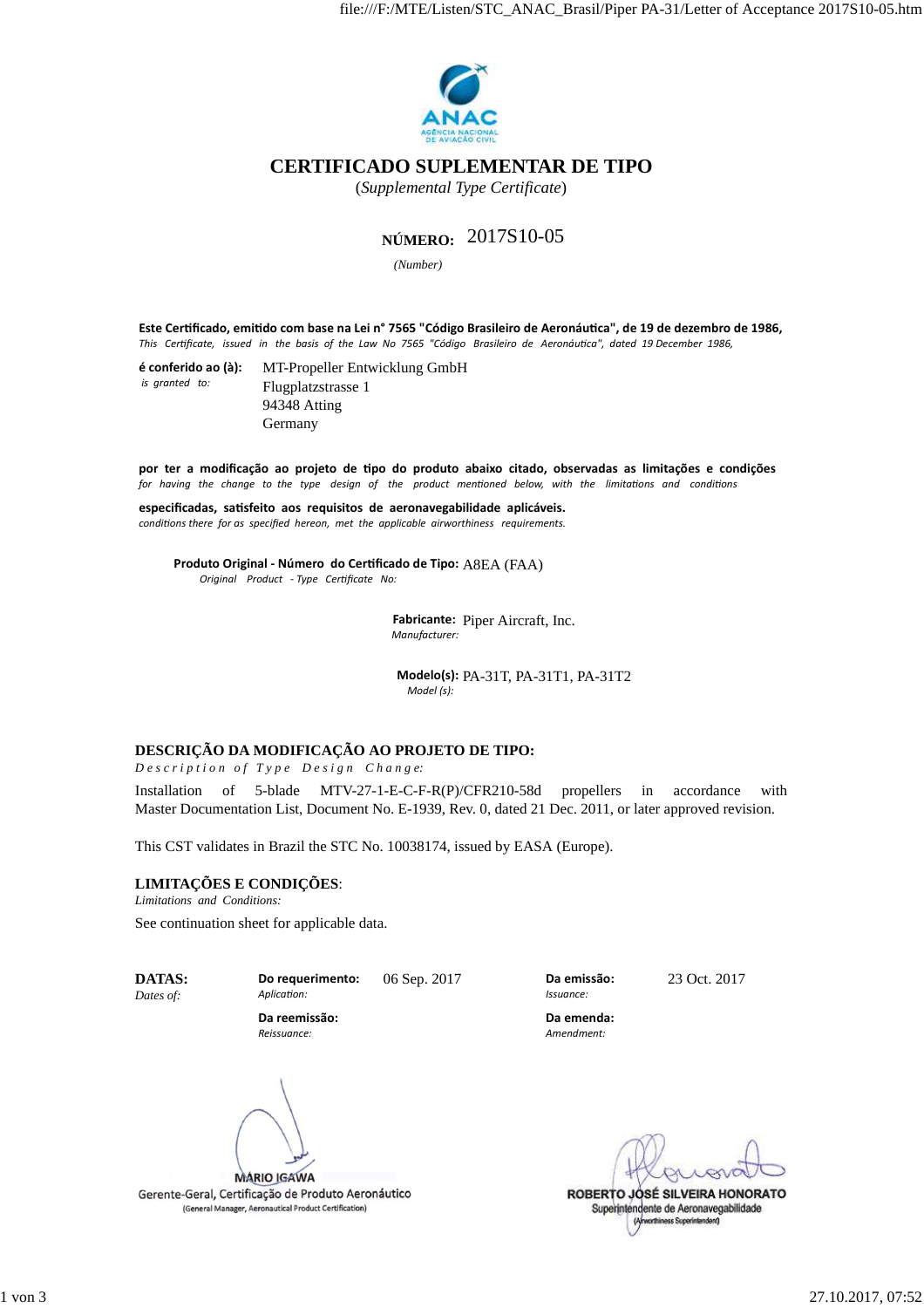F-400-01G (SEI 12.16) Fl. 01 de 02

H.02-4894-0

**Nota:**

*(Note:)*

- a) Este Certificado e os dados técnicos com base nos quais ele foi emitido são válidos até que sejam cancelados, (This Certificate and the supporting technical data used for approval shall remain in effect until surrended, suspensos, revogados ou um prazo limite seja estabelecido pela Agência Nacional de Aviação Civil. suspended, revoked or a termination date is otherwise established by the Agência Nacional de Aviação Civil.)
- b) No caso de transferência de propriedade deste Cerficado, o transferente deve preencher o quadro "Endosso (*In case of transfer of the property of this Cerficate, the grantor should fill the blanks of*  de Transferência", e o adquirente deve enviar este Cerficado à Gerência Geral de Cerficação de *"Transfer Endorsement", and the transferee must remit this Cerficate to the Gerência Geral de Cerficação de*

Produto Aeronáutico para que seja reemitido em seu nome. *Produto Aeronáutico to permit reissuance of the Certificate in his name.*)

#### **ENDOSSO DE TRANSFERÊNCIA**

(*Transfer Endorsement*)

#### **Transfiro a propriedade deste Certificado Suplementar de Tipo para:**

(*I transfer the property of this Supplemental Type Certificate to:*)

### **ADQUIRENTE**

#### (*Transferee*)

| (Name)            |         |          |           |
|-------------------|---------|----------|-----------|
| Rua:<br>(Street:) |         |          |           |
| (Zip)             | (City:) | (State:) | (Country) |

#### **TRANSFERENTE**

| (Grantor)                                     |                             |          |           |
|-----------------------------------------------|-----------------------------|----------|-----------|
| (Name:)                                       |                             |          |           |
| (Street:)                                     |                             |          |           |
|                                               |                             |          |           |
| (Zip: )                                       | (City.)                     | (State.) | (Country) |
| Data de Transferência:<br>(Date of Transfer:) | $\mathcal{L} = \mathcal{L}$ |          |           |
| (Signature of the Grantor:)                   |                             |          |           |
|                                               | (Name)                      |          |           |
|                                               | (Function:)                 |          |           |